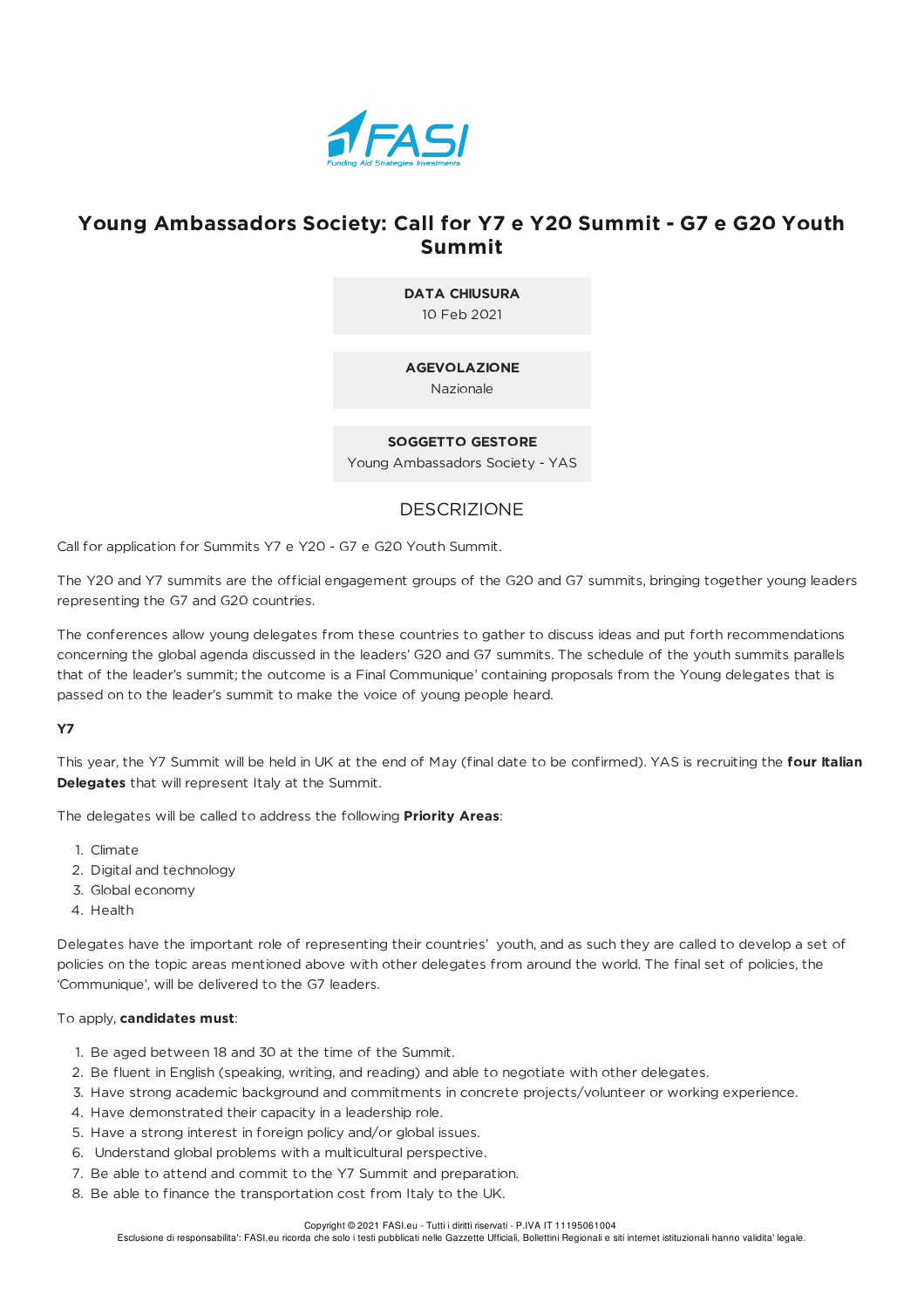9. Be in posses of an Italian document.

Delegates are expected to be proactive, engaged, and enthusiastic, individually as well as in the group. They are expected to spend time preparing the Summits (e.g. by researching topics, attending online pre-meetings and negotiations), and after the Summit (to work on possible follow-up actions).

Shortlisted candidates may be contacted for an online/telephone interview that will take place in the second half of January.

## **Y20**

YAS is recruiting the **three Italian Delegates** that will represent Italy at the Summit.

The delegates will be called to address the following **Priority Areas**:

- 1. Inclusion
- 2. Sustainability, Climate Change and Environment
- 3. Innovation, Digitalization and Future of Work

Delegates have the important role of representing their countries' youth, and as such they are called to develop a set of policies on the topic areas mentioned above with other delegates from around the world. The final set of policies, the 'Communique', will be delivered to the G20 leaders.

### To apply, **candidates must**:

- 1. Be aged between 18 and 30 at the time of the Summit.
- 2. Be fluent in English (speaking, writing, and reading) and able to negotiate with other delegates.
- 3. Have strong academic background and commitments in concrete projects/volunteer or working experience.
- 4. Have demonstrated their capacity in a leadership role.
- 5. Have a strong interest in foreign policy and/or global issues.
- 6. Understand global problems with a multicultural perspective.
- 7. Be able to attend and commit to the Y20 Summit and preparation.
- 8. Be able to finance the transportation cost to the summit.
- 9. Be in posses of an Italian document.

Delegates are expected to be proactive, engaged, and enthusiastic, individually as well as in the group. They are expected to spend time preparing the Summits (e.g. by researching topics, attending online pre-meetings and negotiations), and after the Summit (to work on possible follow-up actions).

Shortlisted candidates may be contacted for an online/telephone interview that will take place in February.

### Costs:

- Y7: Board and accommodation in **UK** will be provided. Each delegate should cover the expenses for the round trip to UK and all the costs associated to potential pre or post-summit meetings in Rome with representatives of the Italian Institutions.
- Y20: Board and accommodation in **Italy** will be provided. Each delegate should cover the expenses for the round trip to the summit and all the costs associated to potential pre or post-summit meetings in Rome with representatives of the Italian Institutions.

Application deadlines:

- Y7 Summit: **20th January 2021**
- Y20 Summit: **10th February 2021**

The Young Ambassadors Society aims at promoting dialogue and cooperation between national and international young people and offers them opportunities to speak up and make an impact. Through meetings and events, we create the conditions to learn and raise awareness on many issues related to economics, science and innovation.